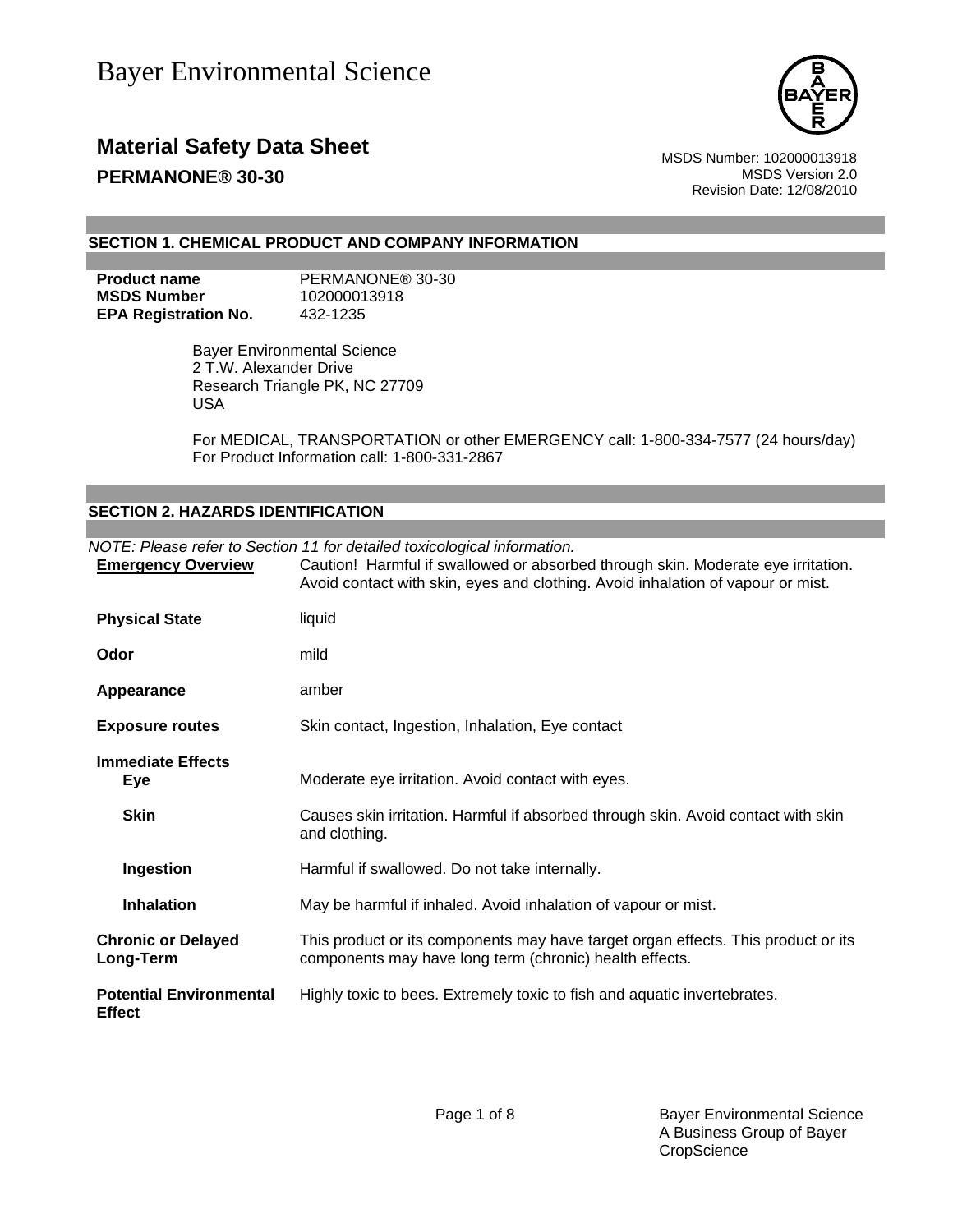

### **Material Safety Data Sheet**<br>MSDS Number: 102000013918<br>MSDS Version 2.0 **PERMANONE® 30-30**

| <b>SECTION 3. COMPOSITION/INFORMATION ON INGREDIENTS</b> |                                                                                                                                        |                             |                                                                                                                                                                          |
|----------------------------------------------------------|----------------------------------------------------------------------------------------------------------------------------------------|-----------------------------|--------------------------------------------------------------------------------------------------------------------------------------------------------------------------|
| <b>Hazardous Component Name</b>                          |                                                                                                                                        | CAS-No.                     | <b>Average % by Weight</b>                                                                                                                                               |
| Permethrin<br>Piperonyl butoxide                         |                                                                                                                                        | 52645-53-1<br>$51 - 03 - 6$ | 30.00<br>30.00                                                                                                                                                           |
| <b>SECTION 4. FIRST AID MEASURES</b>                     |                                                                                                                                        |                             |                                                                                                                                                                          |
|                                                          |                                                                                                                                        |                             |                                                                                                                                                                          |
| <b>General</b>                                           | poison control center or doctor or going for treatment.                                                                                |                             | When possible, have the product container or label with you when calling a                                                                                               |
| Eye                                                      | Hold eye open and rinse slowly and gently with water for 15-20 minutes.<br>eye. Call a physician or poison control center immediately. |                             | Remove contact lenses, if present, after the first 5 minutes, then continue rinsing                                                                                      |
| <b>Skin</b>                                              | center immediately.                                                                                                                    |                             | Take off contaminated clothing and shoes immediately. Wash off immediately<br>with plenty of water for at least 15 minutes. Call a physician or poison control           |
| Ingestion                                                | a physician or poison control center. Never give anything by mouth to an<br>unconscious person. Do not leave victim unattended.        |                             | Call a physician or poison control center immediately. Rinse out mouth and give<br>water in small sips to drink. DO NOT induce vomiting unless directed to do so by      |
| <b>Inhalation</b>                                        | poison control center immediately.                                                                                                     |                             | Move to fresh air. If person is not breathing, call 911 or an ambulance, then give<br>artificial respiration, preferably mouth-to-mouth if possible. Call a physician or |
| <b>Notes to physician</b><br><b>Hazards</b>              | This product contains a pyrethroid.                                                                                                    |                             |                                                                                                                                                                          |
| <b>Treatment</b>                                         | condition is recommended. There is no specific antidote.                                                                               |                             | Appropriate supportive and symptomatic treatment as indicated by the patient's                                                                                           |

### **SECTION 5. FIRE FIGHTING MEASURES**

| <b>Flash point</b>              | 129.5 °C / 265.1 °F                             |
|---------------------------------|-------------------------------------------------|
| Suitable extinguishing<br>media | Carbon dioxide (CO2), Dry chemical, Foam, Water |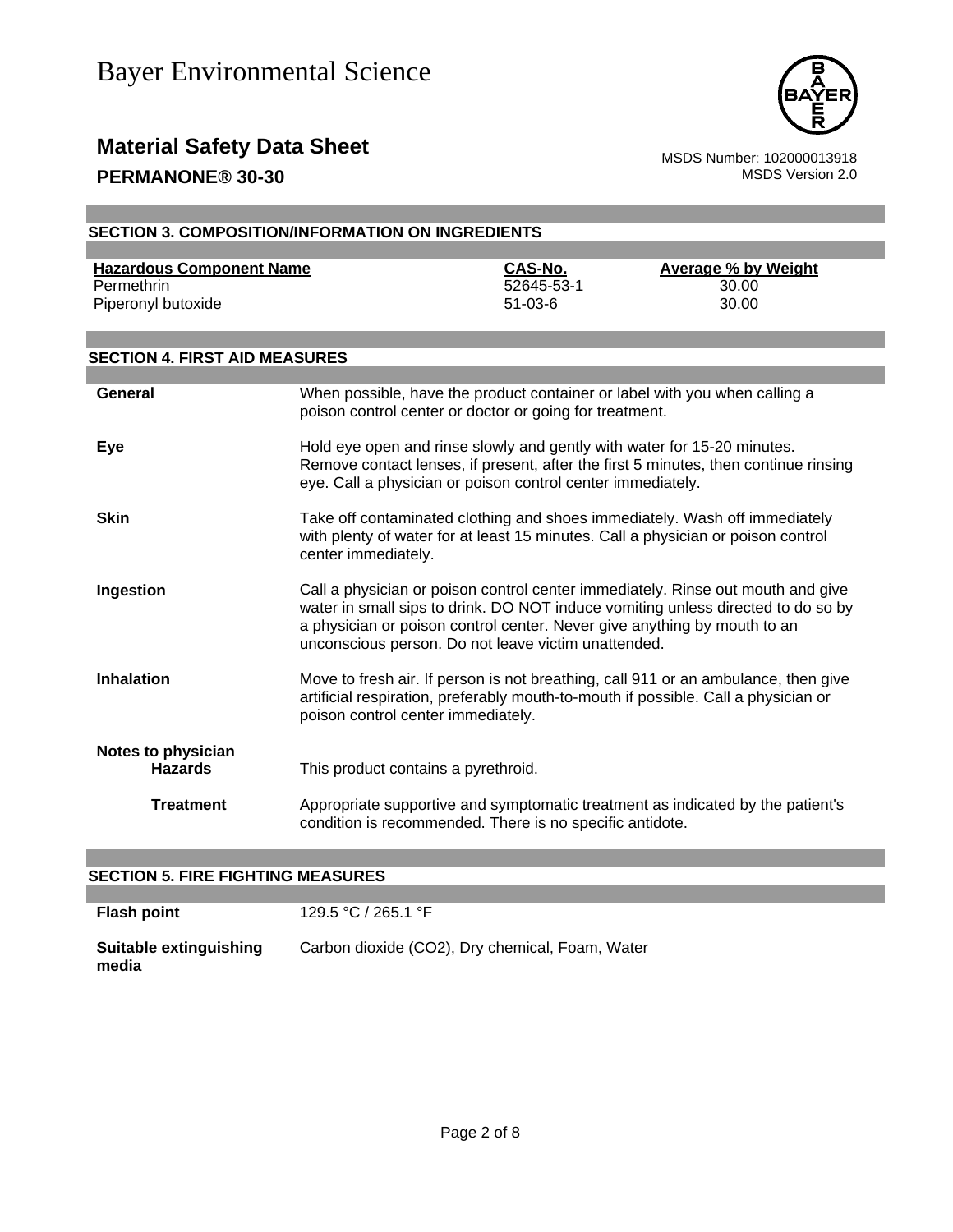

## **Material Safety Data Sheet** Material Safety Data Sheet<br>**DERMANONE® 30-30**<br>MSDS Version 2.0

### **PERMANONE® 30-30**

**Fire Fighting Instructions** Keep out of smoke. Fight fire from upwind position. Cool closed containers exposed to fire with water spray. Do not allow run-off from fire fighting to enter drains or water courses.

> Firefighters should wear NIOSH approved self-contained breathing apparatus and full protective clothing.

### **SECTION 6. ACCIDENTAL RELEASE MEASURES**

| <b>Personal precautions</b> | Keep unauthorized people away. Isolate hazard area. Avoid contact with spilled<br>product or contaminated surfaces.                                                                                                                                                                            |
|-----------------------------|------------------------------------------------------------------------------------------------------------------------------------------------------------------------------------------------------------------------------------------------------------------------------------------------|
| Methods for cleaning up     | Soak up with inert absorbent material (e.g. sand, silica gel, acid binder, universal<br>binder, sawdust). Collect and transfer the product into a properly labelled and<br>tightly closed container. Clean contaminated floors and objects thoroughly,<br>observing environmental regulations. |
| <b>Additional advice</b>    | Use personal protective equipment. Do not allow to enter soil, waterways or<br>waste water canal.                                                                                                                                                                                              |

### **SECTION 7. HANDLING AND STORAGE**

| <b>Handling procedures</b>                    | Use only in area provided with appropriate exhaust ventilation. Handle and open<br>container in a manner as to prevent spillage.                                                                                                                                           |
|-----------------------------------------------|----------------------------------------------------------------------------------------------------------------------------------------------------------------------------------------------------------------------------------------------------------------------------|
|                                               | Keep away from heat and sources of ignition.                                                                                                                                                                                                                               |
| <b>Storing Procedures</b>                     | Store in a cool, dry place and in such a manner as to prevent cross<br>contamination with other crop protection products, fertilizers, food, and feed.<br>Store in original container and out of the reach of children, preferably in a locked<br>storage area.            |
| Work/Hygienic<br><b>Procedures</b>            | Wash hands thoroughly with soap and water after handling and before eating,<br>drinking, chewing gum, using tobacco, using the toilet or applying cosmetics.                                                                                                               |
|                                               | Remove Personal Protective Equipment (PPE) immediately after handling this<br>product. Before removing gloves clean them with soap and water. Remove<br>soiled clothing immediately and clean thoroughly before using again. Wash<br>thoroughly and put on clean clothing. |
| <b>Min/Max Storage</b><br><b>Temperatures</b> | Recommended minimum transport/storage temperature: 4 °C / 39 °F                                                                                                                                                                                                            |

### **SECTION 8. EXPOSURE CONTROLS / PERSONAL PROTECTION**

**General Protection** Follow all label instructions. Train employees in safe use of the product.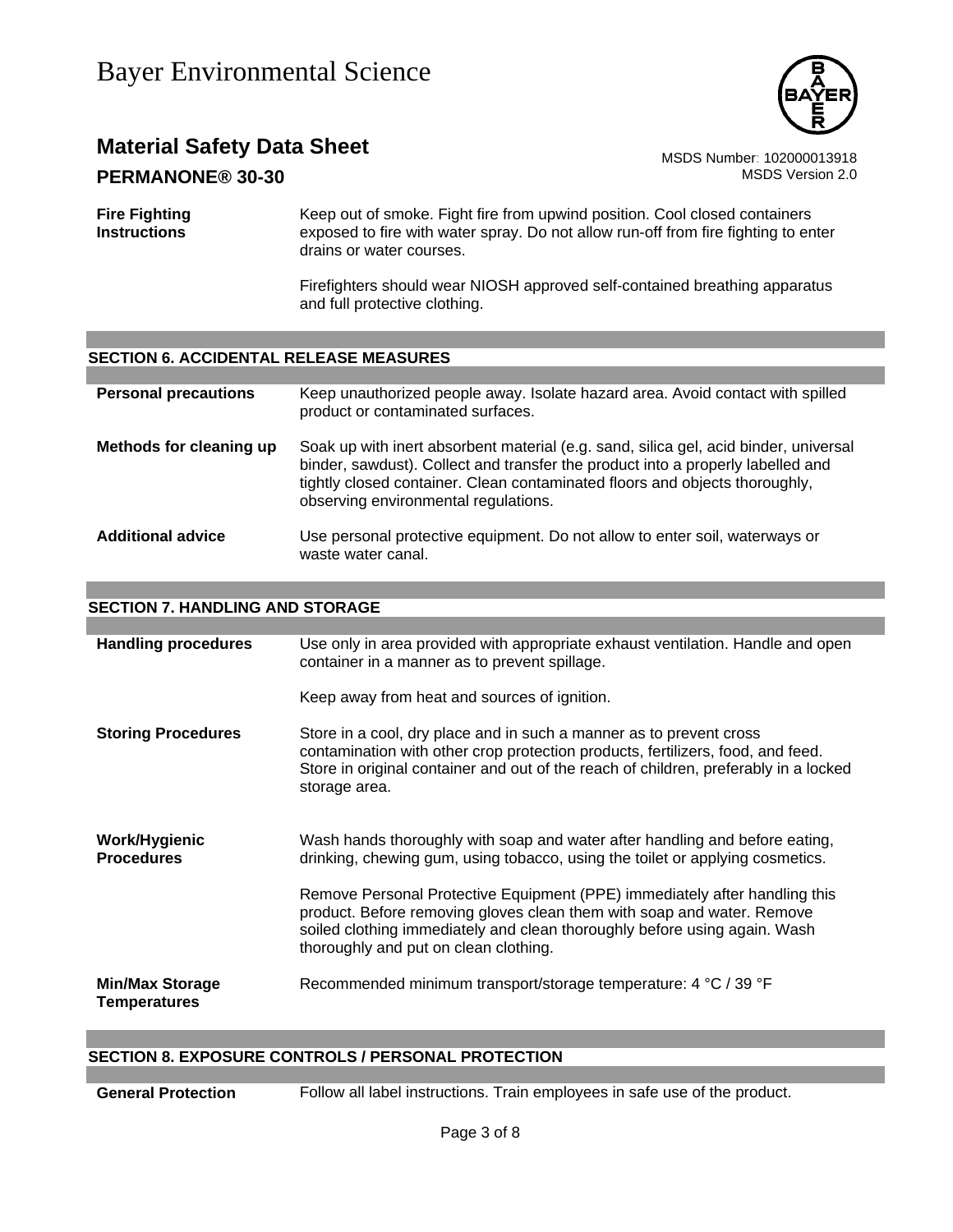

### **Material Safety Data Sheet** Material Safety Data Sheet<br>102000013918 MSDS Number: 102000013918<br>1.0 MSDS Version 2.0 **PERMANONE® 30-30**

|                               |                                                                                                                                                                                                                        | PPE separately from other laundry.                           | Follow manufacturer's instructions for cleaning/maintaining PPE. If no such<br>instructions for washables, use detergent and warm/tepid water. Keep and wash |                                           |  |
|-------------------------------|------------------------------------------------------------------------------------------------------------------------------------------------------------------------------------------------------------------------|--------------------------------------------------------------|--------------------------------------------------------------------------------------------------------------------------------------------------------------|-------------------------------------------|--|
| <b>Eye/Face Protection</b>    |                                                                                                                                                                                                                        | Safety glasses with side-shields                             |                                                                                                                                                              |                                           |  |
| <b>Hand protection</b>        |                                                                                                                                                                                                                        | Chemical resistant nitrile rubber gloves                     |                                                                                                                                                              |                                           |  |
| <b>Body Protection</b>        |                                                                                                                                                                                                                        | Wear long-sleeved shirt and long pants and shoes plus socks. |                                                                                                                                                              |                                           |  |
| <b>Respiratory protection</b> | When respirators are required, select NIOSH approved equipment based on<br>actual or potential airborne concentrations and in accordance with the<br>appropriate regulatory standards and/or industry recommendations. |                                                              |                                                                                                                                                              |                                           |  |
| <b>Exposure Limits</b>        |                                                                                                                                                                                                                        |                                                              |                                                                                                                                                              |                                           |  |
| Permethrin                    | 52645-53-1                                                                                                                                                                                                             | OES BCS*<br>TX ESL<br>TX ESL                                 | TWA<br>ST ESL<br>AN ESL                                                                                                                                      | 10 mg/m3<br>50 ug/m3<br>$5 \text{ u}g/m3$ |  |
| Piperonyl butoxide            | $51 - 03 - 6$                                                                                                                                                                                                          | OES BCS*                                                     | TWA                                                                                                                                                          | 500 ppm                                   |  |

\*OES BCS: Internal Bayer CropScience "Occupational Exposure Standard"

| <b>SECTION 9. PHYSICAL AND CHEMICAL PROPERTIES</b> |                                     |  |  |  |
|----------------------------------------------------|-------------------------------------|--|--|--|
|                                                    |                                     |  |  |  |
| Appearance                                         | amber                               |  |  |  |
| <b>Physical State</b>                              | liquid                              |  |  |  |
| Odor                                               | mild                                |  |  |  |
| <b>Density</b>                                     | ca. 0.99 g/cm <sup>3</sup> at 20 °C |  |  |  |
| <b>Bulk density</b>                                | 8.25 lb/gal                         |  |  |  |
|                                                    |                                     |  |  |  |
| <b>SECTION 10. STABILITY AND REACTIVITY</b>        |                                     |  |  |  |
|                                                    |                                     |  |  |  |
| Incompatibility                                    | Strong oxidizing agents             |  |  |  |

**Chemical Stability** Stable under recommended storage conditions.

### **SECTION 11. TOXICOLOGICAL INFORMATION**

Only acute toxicity studies have been performed on this product as formulated. The non-acute information pertains to the two technical-grade active ingredients, permethrin and piperonyl butoxide.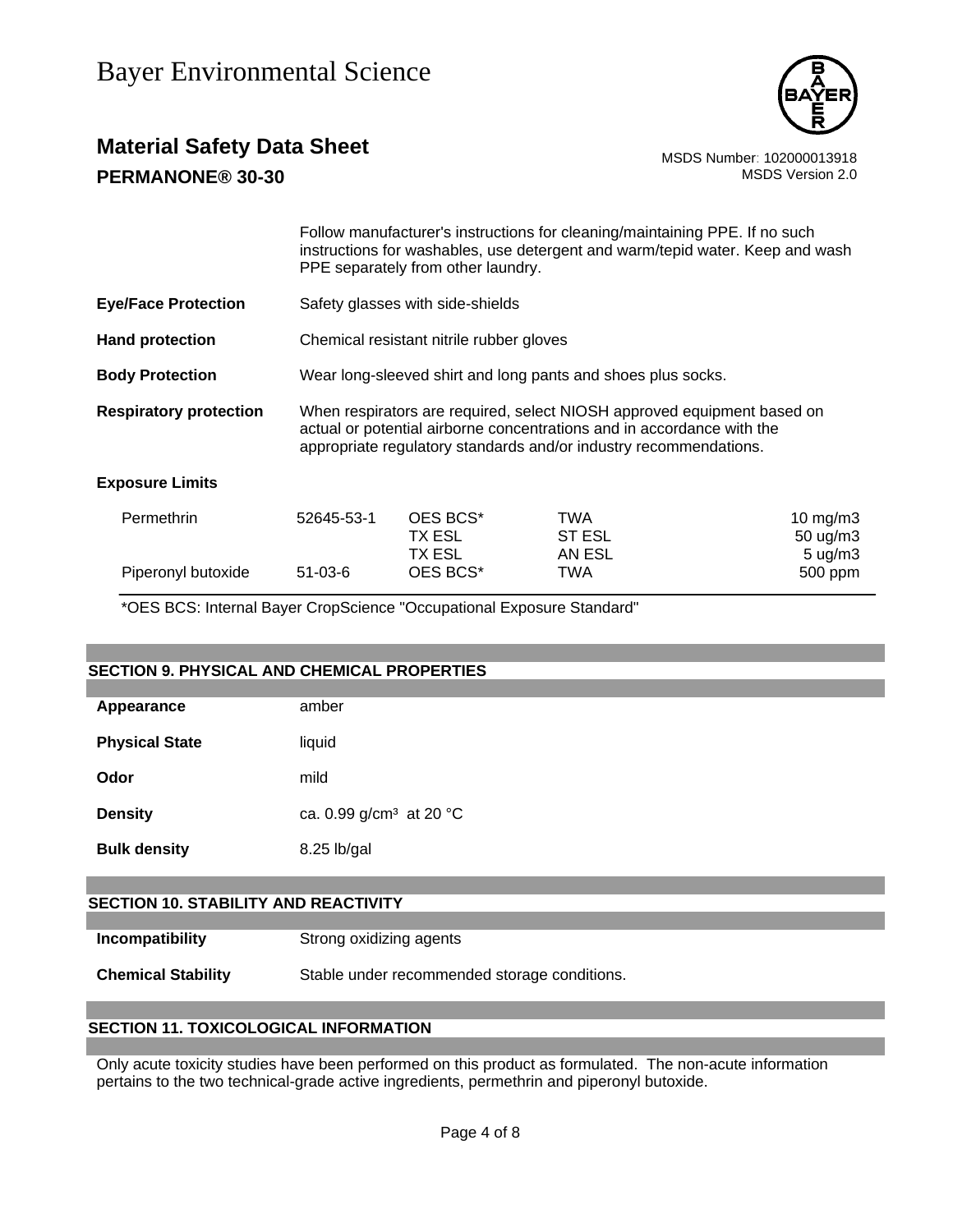

### **Material Safety Data Sheet** MSDS Number: 102000013918 **PERMANONE® 30-30** MSDS Version 2.0

| <b>Acute oral toxicity</b>       | male/female combined rat: LD50: 993 mg/kg                                                                                                          |
|----------------------------------|----------------------------------------------------------------------------------------------------------------------------------------------------|
| <b>Acute dermal toxicity</b>     | rat: LD50: > 2,000 mg/kg                                                                                                                           |
| <b>Acute inhalation toxicity</b> | rat: LC50: > 2.2 mg/l<br>Exposure time: 4 h<br>Determined in the form of liquid aerosol.                                                           |
|                                  | rat: $LC50: > 8.8$ mg/l<br>Exposure time: 1 h<br>Determined in the form of liquid aerosol.<br>Extrapolated from the 4 hr LC50.                     |
| <b>Skin irritation</b>           | rabbit: Moderate skin irritation.                                                                                                                  |
| Eye irritation                   | rabbit: Mild eye irritation.                                                                                                                       |
| <b>Sensitisation</b>             | guinea pig: Non-sensitizing.                                                                                                                       |
| <b>Chronic toxicity</b>          | Permethrin caused neurobehavioral effects (e.g., tremors) and/or organ effects<br>(liver, lung, kidney) in chronic studies in rats, mice and dogs. |
|                                  | Piperonyl butoxide caused decreased body weights and/or increased organ<br>weights (liver, kidney, adrenal) in chronic studies in rats and dogs.   |

### **Assessment Carcinogenicity**

Permethrin has low oncogenic potential in mice and no oncogenic potential in rats, therefore, EPA has concluded the likelihood of oncogenicity effects in humans from permethrin to be extremely low or nonexistent.

Piperonyl butoxide gave no evidence of a carcinogenic potential in a lifetime feeding study in rats. In an oncogenicity study in mice, piperonyl butoxide caused an increased incidence of liver tumors. The US EPA has categorized piperonyl butoxide as a group C carcinogen, possible human carcinogen, based on limited evidence of cancer in laboratory animals.

| <b>ACGIH</b>                 |                  |            |                                                                             |  |
|------------------------------|------------------|------------|-----------------------------------------------------------------------------|--|
| None.                        |                  |            |                                                                             |  |
| <b>NTP</b>                   |                  |            |                                                                             |  |
| None.                        |                  |            |                                                                             |  |
| <b>IARC</b>                  |                  |            |                                                                             |  |
| Permethrin                   |                  | 52645-53-1 | Overall evaluation: 3                                                       |  |
| Piperonyl butoxide           |                  | $51-03-6$  | Overall evaluation: 3                                                       |  |
| <b>OSHA</b>                  |                  |            |                                                                             |  |
| None.                        |                  |            |                                                                             |  |
| <b>Reproductive toxicity</b> | REPRODUCTION:    |            |                                                                             |  |
|                              | studies in rats. |            | Permethrin was not a reproductive toxicant in multi-generation reproduction |  |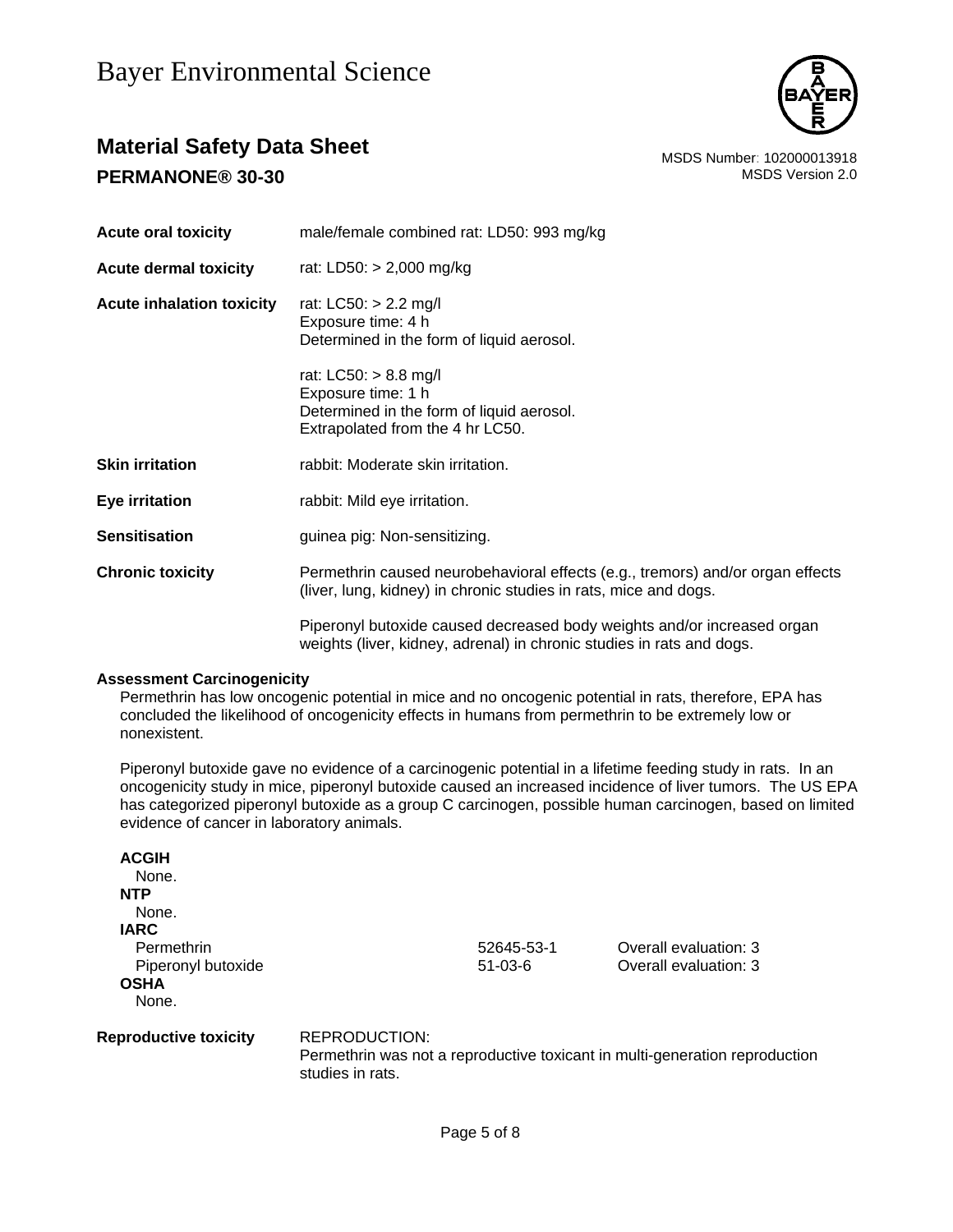# **Material Safety Data Sheet** Material Safety Data Sheet<br>102000013918 MSDS Number: 102000013918<br>1.0 MSDS Version 2.0

### **PERMANONE® 30-30**

Piperonyl butoxide was not a reproductive toxicant in a two-generation study in rats.

DEVELOPMENTAL TOXICITY:

Permethrin was not a primary developmental toxicant in rats, mice and rabbits. Developmental effects (e.g., decreased fetal weights) were observed in rats and rabbits but were considered secondary to maternal toxicity.

Piperonyl butoxide did not cause developmental, embryotoxic or teratogenic effects in developmental toxicity studies in rats and rabbits.

**Assessment neurotoxicity** Permethrin caused neurobehavioral effects (e.g., tremors) in an acute and subchronic neurotoxicity screening study in rats without any correlating neuropathological changes.

> Piperonyl butoxide did not demonstrate the potential to cause neurotoxicity in standard toxicity studies submitted to the Agency. EPA has concluded that there is not a concern for neurotoxicity resulting from exposure to piperonyl butoxide.

**Mutagenicity Permethrin was not mutagenic or genotoxic in a battery of in vitro and in vivo** mutagenicity studies.

> Piperonyl butoxide does not have significant potential for mutagenicity based on sufficient evidence.

### **SECTION 12. ECOLOGICAL INFORMATION**

**Environmental precautions**  Do not apply when weather conditions favor runoff or drift. Drift and runoff from treated areas may be hazardous to aquatic organisms in adjacent sites. Do not allow to get into surface water, drains and ground water. Do not contaminate surface or ground water by cleaning equipment or disposal of wastes, including equipment wash water. Apply this product as specified on the label.

> Do not apply this product or allow it to drift to blooming crops or weeds if bees are visiting the treatment area.

### **SECTION 13. DISPOSAL CONSIDERATIONS**

| <b>General Disposal</b><br><b>Guidance</b> | Pesticide, spray mixture or rinse water that cannot be used according to label<br>instructions may be disposed of on site or at an approved waste disposal facility.                                                                 |
|--------------------------------------------|--------------------------------------------------------------------------------------------------------------------------------------------------------------------------------------------------------------------------------------|
| <b>Container Disposal</b>                  | Triple rinse containers. Then offer for recycling or reconditioning or puncture and<br>dispose of in a sanitary landfill or incineration, or if allowed by State and Local<br>authorities, by burning. If burned, stay out of smoke. |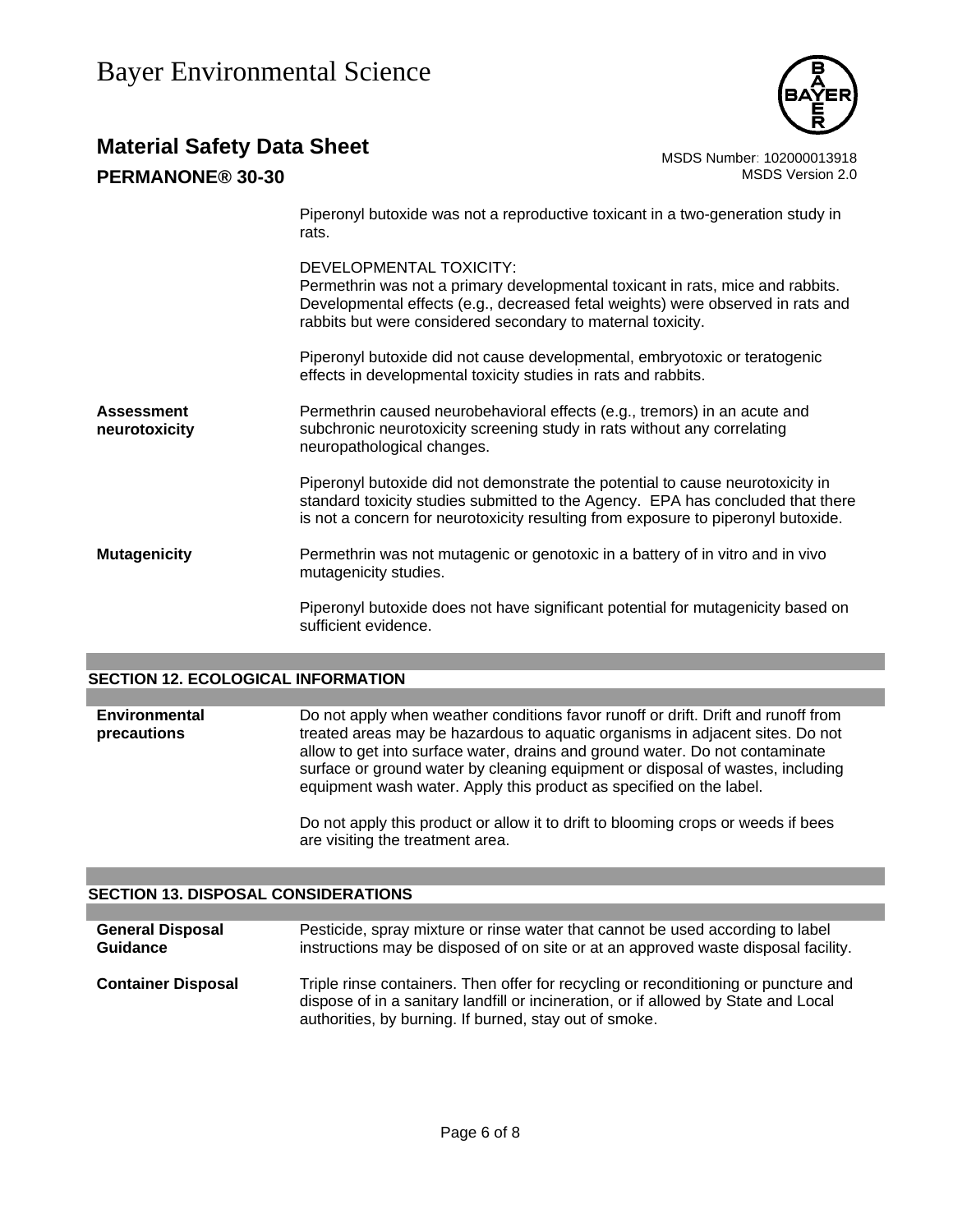

### **Material Safety Data Sheet** Material Safety Data Sheet MSDS Number: 102000013918 **PERMANONE® 30-30** MSDS Version 2.0

**RCRA Information** Characterization and proper disposal of this material as a special or hazardous waste is dependent upon Federal, State and local laws and are the user's responsibility. RCRA classification may apply.

#### **SECTION 14. TRANSPORT INFORMATION**

| <b>CFR</b>                                                                                                  | Not dangerous goods / not hazardous material                                                                                                                                                                       |
|-------------------------------------------------------------------------------------------------------------|--------------------------------------------------------------------------------------------------------------------------------------------------------------------------------------------------------------------|
| <b>IMDG</b><br><b>UN-Number</b><br>Class<br>Packaging group<br>Marine pollutant<br>Description of the goods | 3082<br>9<br>Ш<br>Marine Pollutant<br>ENVIRONMENTALLY HAZARDOUS SUBSTANCE, LIQUID, N.O.S.<br>(PERMETHRIN, PIPERONYL BUTOXIDE SOLUTION)                                                                             |
| IATA<br>UN-Number<br>Class<br>Packaging group<br>Description of the goods                                   | 3082<br>9<br>Ш<br>ENVIRONMENTALLY HAZARDOUS SUBSTANCE, LIQUID, N.O.S.<br>(PERMETHRIN, PIPERONYL BUTOXIDE SOLUTION)                                                                                                 |
| requirements.                                                                                               | This transportation information is not intended to convey all specific regulatory information relating to this<br>product. It does not address regulatory variations due to package size or special transportation |
| Freight Classification:                                                                                     | INSECTICIDES OR FUNGICIDES, N.O.I., OTHER THAN POISON                                                                                                                                                              |

#### **SECTION 15. REGULATORY INFORMATION**

**EPA Registration No.** 432-1235

**US Federal Regulations TSCA list** Piperonyl butoxide 51-03-6 **US. Toxic Substances Control Act (TSCA) Section 12(b) Export Notification (40 CFR 707, Subpt D)** None. **SARA Title III - Section 302 - Notification and Information** None. **SARA Title III - Section 313 - Toxic Chemical Release Reporting** Permethrin 52645-53-1 1.0% Piperonyl butoxide 1.0% **US States Regulatory Reporting CA Prop65**

This product does not contain any substances known to the State of California to cause cancer.